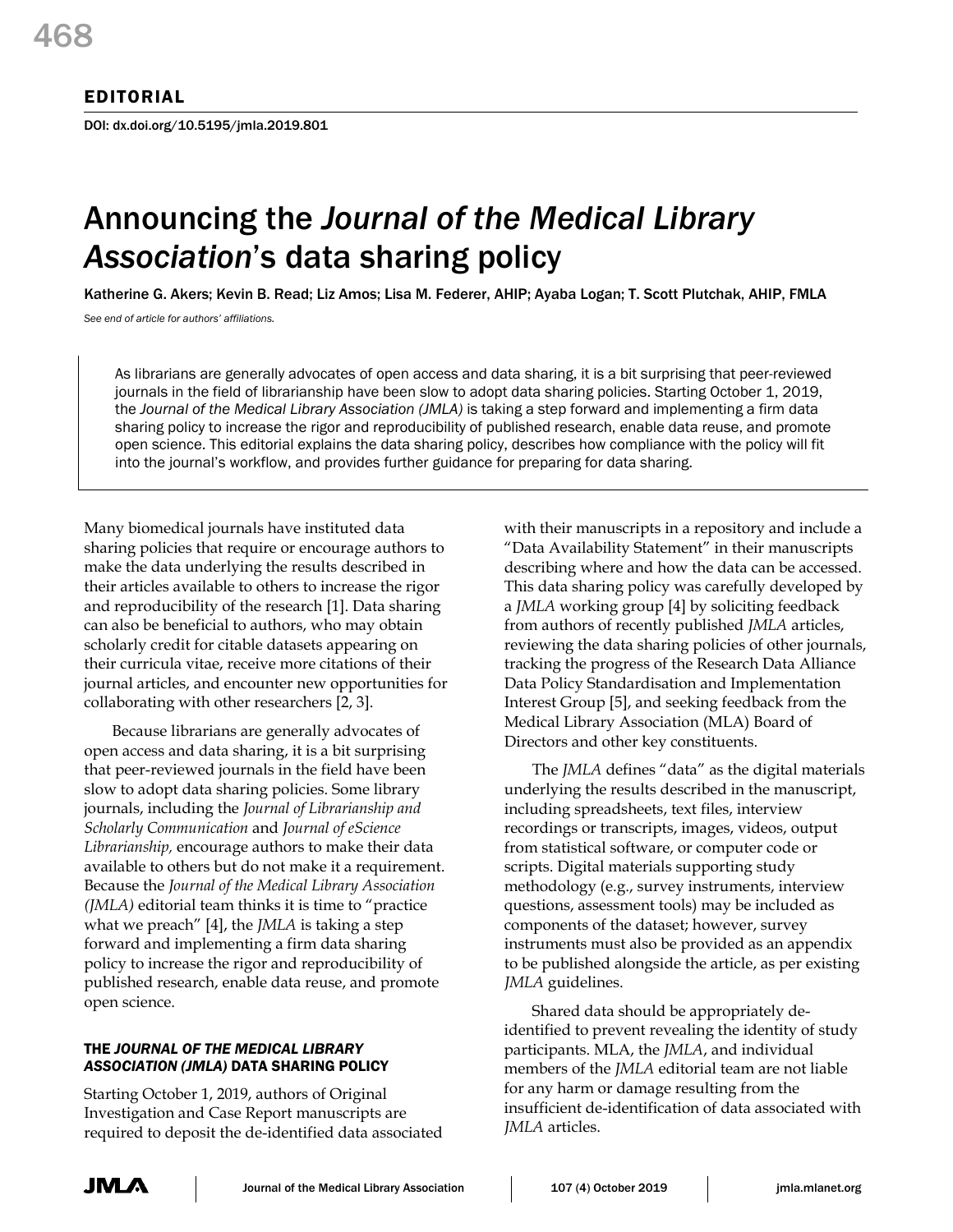Data can be placed in any repository that makes data publicly available and provides a unique persistent identifier. These can include institutional repositories, general repositories (e.g., Figshare, Open Science Framework, Zenodo, Dryad, Harvard Dataverse, OpenICPSR), or discipline-specific repositories that accept data of a particular format or in a particular domain. Repositories that allow restricted data access to other researchers who meet certain conditions are also acceptable. When possible, authors are encouraged to apply a license that is at least as permissive as a Creative Commons Attribution (CC BY) license to the data.

A brief "Data Availability Statement" should be placed at the end of the main text before the references. It should indicate the location of the data (e.g., name of repository); provide a hyperlinked unique persistent identifier, such as a digital object identifier (DOI), accession number, or persistent uniform resource locator (PURL); and describe any instructions for accessing the data, if applicable. If the manuscript does not describe the collection or analysis of data, which may be the case for some Case Reports, this should be stated in the "Data Availability Statement." Statements akin to "data are available by request" or "data are reported in the manuscript" are not acceptable.

The *JMLA* editorial team expects authors to share at least the minimum amount of data needed to reproduce the results described in their manuscripts. Exactly what constitutes a "minimal dataset" will differ for each study and will largely be left to the authors' discretion. For example, in cases in which it is not practical or appropriate to share full-length audio files or transcripts from interviews or focus groups, sharing the qualitative coding data may be adequate. Authors are encouraged to use open data formats [6] and to provide description or documentation (e.g., data dictionaries, codebooks, readme files) that allows others to understand the content and context of data files.

Exceptions to this policy will be made in rare cases in which de-identified data cannot be shared due to their proprietary nature or participant privacy concerns. Authors are expected to share only data that they are legally authorized to distribute. If the data are not owned by the authors, the data source and contact information should be noted in the "Data Availability Statement."

# *JMLA* WORKFLOW

#### Submission

The manuscript must include a "Data Availability Statement" at the time of submission. To protect the identity of authors during peer review and guard against the premature release of data, placeholder text can stand in for the repository name and persistent identifier. The *JMLA* editor will check that the submitted manuscript contains an appropriate "Data Availability Statement"; if not, the manuscript will be returned to the authors for correction before being sent out for review.

## Review

Due to several challenging aspects of the peer review of data [7], manuscript reviewers will not be explicitly asked to evaluate the data. If reviewers feel it is necessary to see the data to permit a complete evaluation of the study, they may request access to the data during the review period. In such cases, access to the data will be mediated by the *JMLA* editor.

#### Acceptance

If the manuscript is accepted, the final version of the manuscript must contain a complete "Data Availability Statement" that includes a functional hyperlinked persistent identifier before it is sent for publication. Authors can opt to embargo their data in their chosen repositories until the anticipated date of article publication (which will be communicated by the *JMLA* editor upon or soon after acceptance). In that case, the hyperlinked persistent identifier should lead to a landing page containing basic dataset information (e.g., title, authors, description), although access to the data files themselves is not yet permitted. The *JMLA* editor will generally not scrutinize the contents of data files but will check that the nature of the data files in the repository appears to be congruent with the data collected for and analyzed in the study.

### FURTHER GUIDANCE

If you have never publicly shared your data before, you may feel the need for additional guidance on issues such as gaining institutional review board (IRB) approval for data sharing (including creating suitable informed consent forms for participants),

JMLA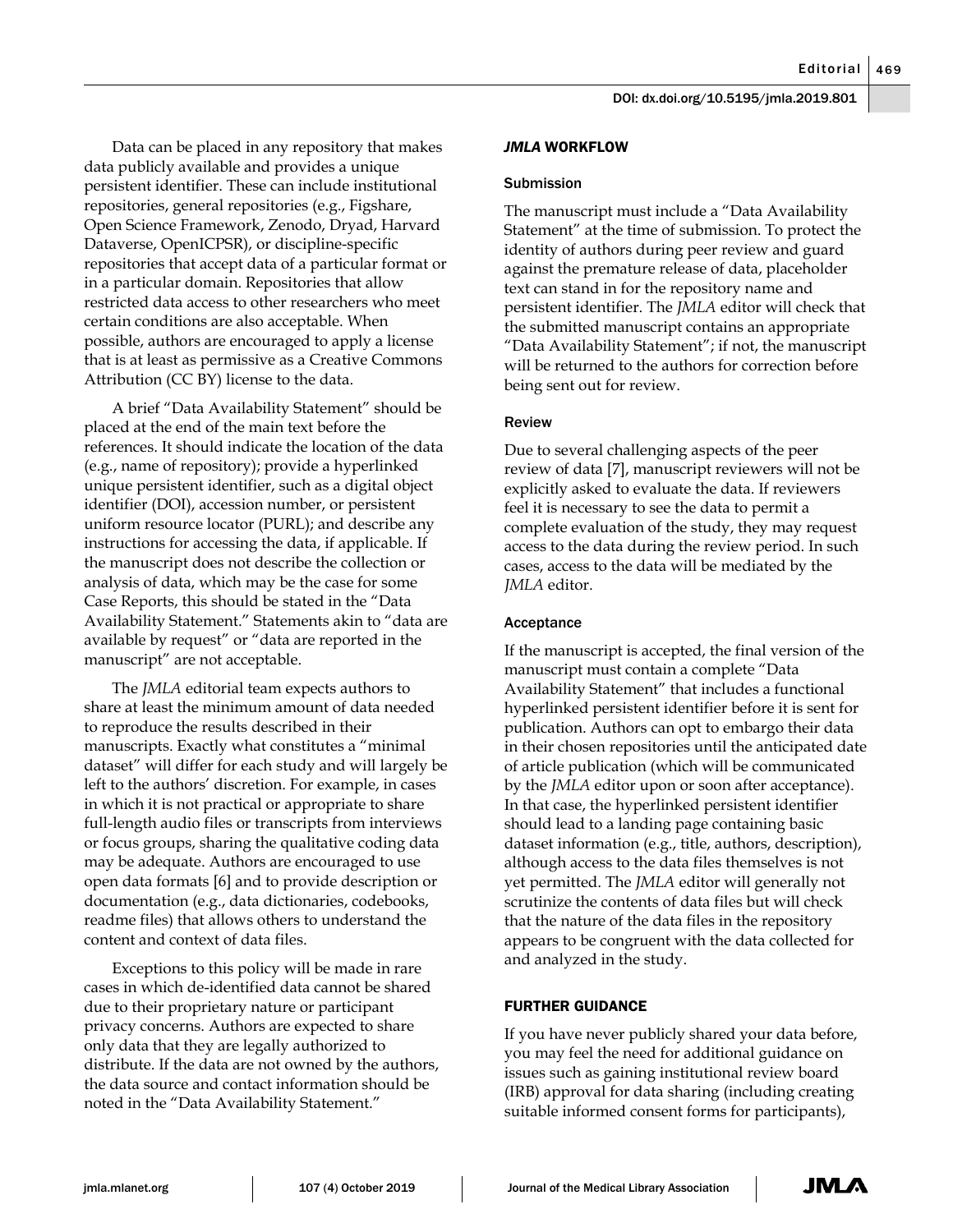## DOI: dx.doi.org/10.5195/jmla.2019.801

de-identifying data, preparing documentation, selecting file types, or choosing an appropriate repository. Luckily, our profession is rife with experts in research data management (e.g., members of the MLA Data Special Interest Group) who have created or authored a wealth of LibGuides (e.g., University of Pennsylvania Libraries [8], Washington University Libraries [9], Johns Hopkins Libraries [10]); books and articles (e.g., Federer [11], Barbrow et al. [12]); and online training modules (e.g., Read and Surkis [13], Johns Hopkins Libraries [14], MIT Libraries [15], University of Massachusetts Medical School Lamar Soutter Library [16]) in this area.

The Association for Information Science and Technology (ASIS&T) webinar "Best Practices for Data Sharing and Deposit for Librarian Authors" [17] (with openly available slides and transcript [18]) is particularly helpful. You could also consult directly with a data librarian at your institution or refer to the many excellent guides to data sharing resources from other scholarly research organizations, including data repositories (e.g., Inter-university Consortium for Political and Social Research [19], Dryad [20], Databrary [21]). And of course, you may contact the *JMLA* editor (*JMLA*@journals.pitt.edu) with specific questions or concerns about your compliance with the data sharing policy.

## **CONCLUSIONS**

Recognizing that data sharing requires extra time and effort from authors [22] and that ensuring authors' compliance with a data policy adds time to the journal's editorial workflow [23], the *JMLA* working group sought to develop a data sharing policy that imposes a reasonably minimal burden on both authors and editors. We stress that we do not intend the new data sharing policy to be a barrier to publishing in the *JMLA*. Rather, we ask authors to share the data underlying their results to the extent that is practical, useful, and ethical, and if data cannot be shared, to be transparent about the reasons. We deeply appreciate the quality of our authors' work and thank you in advance for joining us in this endeavor to further enhance the strength and transparency of research in health sciences librarianship and adjacent fields.

## ACKNOWLEDGMENTS

We thank Ariel Deardorff and Erin Diane Foster, former MLA Data Special Interest Group conveners, for their help in informing MLA members about the *JMLA* data sharing policy.

#### REFERENCES

- 1. Vasilevsky NA, Minnier J, Haendel MA, Champieux RE. Reproducible and reusable research: are journal data sharing policies meeting the mark? Peer J. 2017 Apr 25;e3208.
- 2. Popkin G. Data sharing and how it can benefit your scientific career. Nature. 2019 May;569(7756):445–7.
- 3. Piwowar HA, Vision TJ. Data reuse and the open data citation advantage. Peer J. 2013 Oct 1;e175.
- 4. Read KB, Amos L, Federer LM, Logan A, Plutchak TS, Akers KG. Practicing what we preach: developing a data sharing policy for the Journal of the Medical Library Association [editorial]. J Med Libr Assoc. 2018 Apr;106(2):155–8. DOI: http://dx.doi.org/10.5195/jmla.2018.431.
- 5. Research Data Alliance. Data policy standardisation and implementation IG [Internet]. The Alliance [cited 2 Jul 2019]. <https://www.rd-alliance.org/groups/data-policystandardisation-and-implementation-ig>.
- 6. Open Data Handbook. File formats [Internet]. Open Knowledge Foundation [cited 21 Jul 2019]. <http://opendatahandbook.org/guide/en/appendices/fil e-formats/>.
- 7. Lawrence B, Jones C, Matthews B, Pepler S, Callaghan S. Citation and peer review of data: moving towards formal data publication. Int J Digital Curation. 2011 Jul;6(2):4–37.
- 8. University of Pennsylvania Libraries. Data management best practices: home [Internet]. The Libraries [cited 20 Jul 2019]. <https://guides.library.upenn.edu/datamgmt/bestpractices>.
- 9. Washington University Libraries. Digital research materials repository: preparing data for deposit [Internet]. The Libraries [cited 20 Jul 2019]. <https://libguides.wustl.edu/drmr/dataprep>.
- 10. Johns Hopkins Libraries. Data management [Internet]. The Libraries [cited 21 Jul 2019]. <https://guides.library.jhu.edu/dataservices>.
- 11. Federer L, ed. The Medical Library Association guide to data management for librarians. Lanham, MA: Rowman & Littlefield Publishers; 2016.
- 12. Barbrow S, Brush D, Goldman J. Research data management and services: resources for novice data librarians. C&RL News. 2017 May;78(5):274. DOI: http://dx.doi.org/10.5860/crln.78.5.274.
- 13. Read K, Surkis A. New York University research data management training for information professionals [Internet]. New York University [cited 21 Jul 2019]. <https://compass.iime.cloud/mix/G3X5E/>.